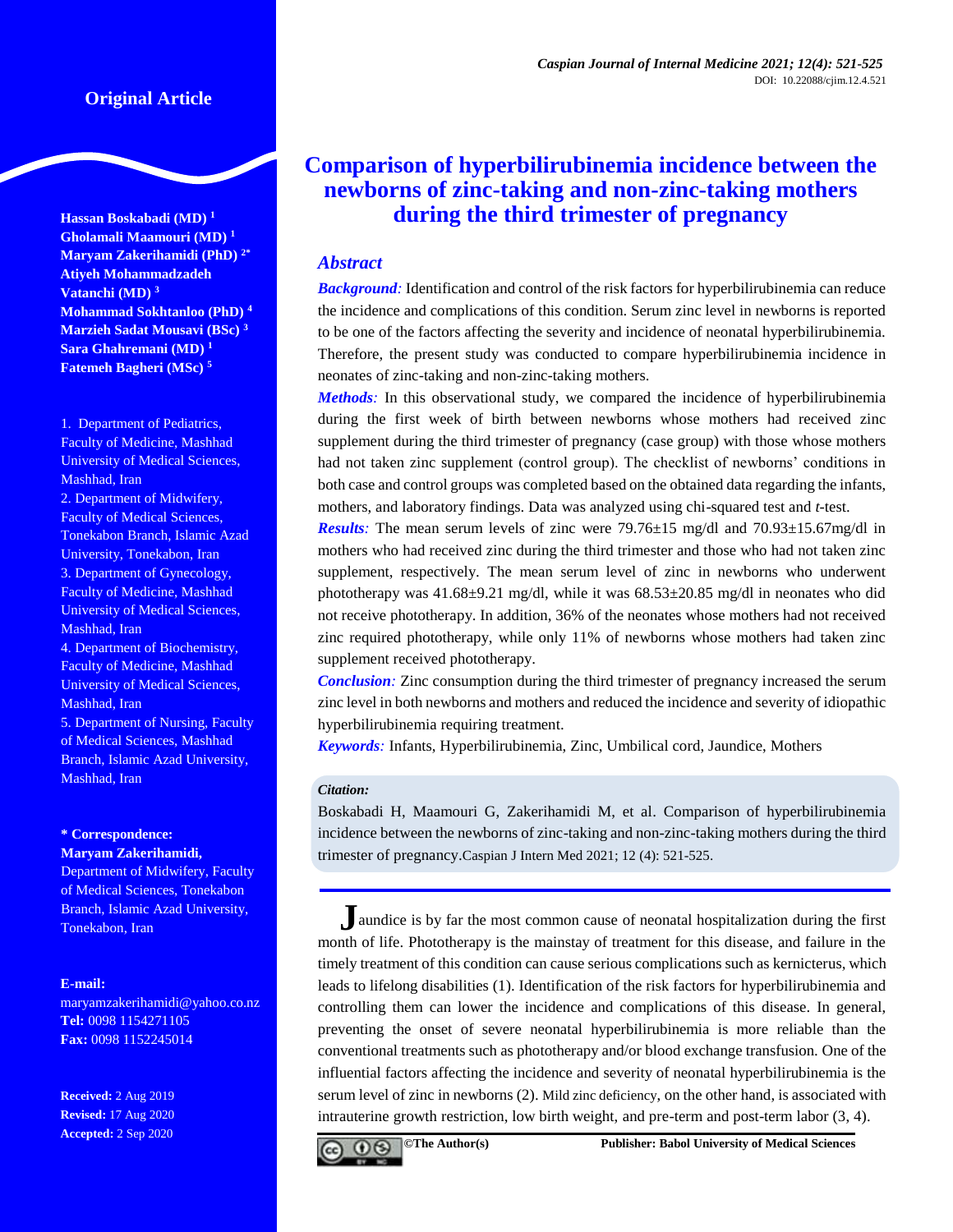The level of zinc in the umbilical cord blood was found to be lower in icteric infants (newborns with hyperbilirubinemia) as compared to healthy neonates, suggesting that zinc deficiency in newborns can be a risk factor for neonatal hyperbilirubinemia (2). However, the results of a study conducted by Mohammadzadeh et al. indicated that the daily use of 20 mg zinc sulfate had no protective effects against hyperbilirubinemia in very-low-birth-weight (VLBW) preterm newborns. Zinc supplementation also did not influence the duration of phototherapy (5). Moreover, in a study carried out by Maamouri et al. the prophylactic administration of zinc during the first five days of life failed to impact the incidence and severity of hyperbilirubinemia (6), which is in line with the findings of a systematic review performed by Chaffee and King (12). Review of the literature shows that most studies examining the influence of zinc supplementation on neonatal bilirubin have studied infants rather than their mothers. To the best of our knowledge, yet no study has investigated the impact of maternal zinc consumption on neonatal hyperbilirubinemia, which is one of the most common neonatal conditions in Asia. Therefore, in the present study we sought to compare the incidence of hyperbilirubinemia between newborns of zinc-taking and non-zinc-taking mothers.

## **Methods**

In this observational study, we compared the incidence of hyperbilirubinemia during the first week of life among 169 newborns of zinc-taking and non-zinc-taking mothers. The newborns were selected using the convenience sampling method from among infants admitted to the emergency unit or neonatal intensive care unit (NICU) of Ghaem Hospital in Mashhad, Iran, during March 2014 to March 2019. The hospitalized newborns with hyperbilirubinemia were considered as the treatment-requiring group and those who did not receive treatment or were not affected by hyperbilirubinemia were considered as the no treatment group. Ethical approval (IR.MUMS.MEDICAL.REC.1392.33) was obtained from the Ethics Committee of the Mashhad University of Medical Sciences (Grant number: [910684\)](http://research.mums.ac.ir/main/cartable.action). After obtaining a written informed consent, 190 pregnant women were assigned to the two groups of case (taking 25 µg/day zinc during the third trimester of pregnancy) and control (not using zinc supplement). Thereafter, maternal and cord blood serum zinc levels were evaluated. For this purpose, 0.5 cc of blood was

drawn, serum was then extracted and sent to the laboratory in either dark or covered tubes for zinc-content measurement. Serum tubes and ends of samplers were rinsed using acid and deionized water prior to sampling to ensure they are devoid of any trace elements. The samples were centrifuged for 10 min at 1000 rpm, and then serum was collected in polyethylene tubes which were well-rinsed with acid. The tubes were stored at -70°C until analysis. Zinc analysis was carried out by atomic absorption spectrophotometry using air/acetylene fuel.

Newborns were followed-up during their first week of life for jaundice. Exclusion criteria entailed: 1) irregular zinc consumption (not using the supplement more than two days a week), 2) twins and multiple pregnancy, 3) diabetic mothers, 4) placenta previa, 5) polyhydramnios, 6) maternal Rhnegative blood groups, 7) evidence of hemolysis in newborns with hyperbilirubinemia, 8) ABO incompatibility, 9) glucose-6-phosphate dehydrogenase (G6PD) deficiency, and 8) failure to follow-up. The checklist of newborns' conditions in both case and control groups was completed based on the obtained data regarding infants, mothers, and laboratory analyses. Neonatal information included age, gender, birth weight, weight on admission, and hyperbilirubinemia, maternal characteristics consisted of zinc supplement consumption and route of delivery, and laboratory findings comprised bilirubin level, maternal and neonatal zinc levels, hematocrit, and platelet count. Laboratory tests or any other Para clinical studies were ordered by a neonatologist, and the results were recorded without any interventions. Transcutaneous bilirubinometry was carried out using a jaundice-meter at least three times prior to neonates' discharge (on the third to fifth, and seventh days of life), and serum bilirubin was evaluated if needed. The phototherapy group was compared to the notreatment group in terms of mean bilirubin level, and the zinctaking and non-zinc-taking mothers were compared with regard to the mean serum zinc levels.

**Statistical Analysis:** Initially, the obtained results were described using tables and figures, the newborns in the case and control groups were then compared using chi-squared test and *t*-test in SPSS Version 20. A *p-*value of less than 0.05 was considered statistically significant.

## **Results**

Of the188 mothers, six were excluded from the study due to irregular zinc consumption and three owing to taking other zinc-containing drugs. In addition, four newborns were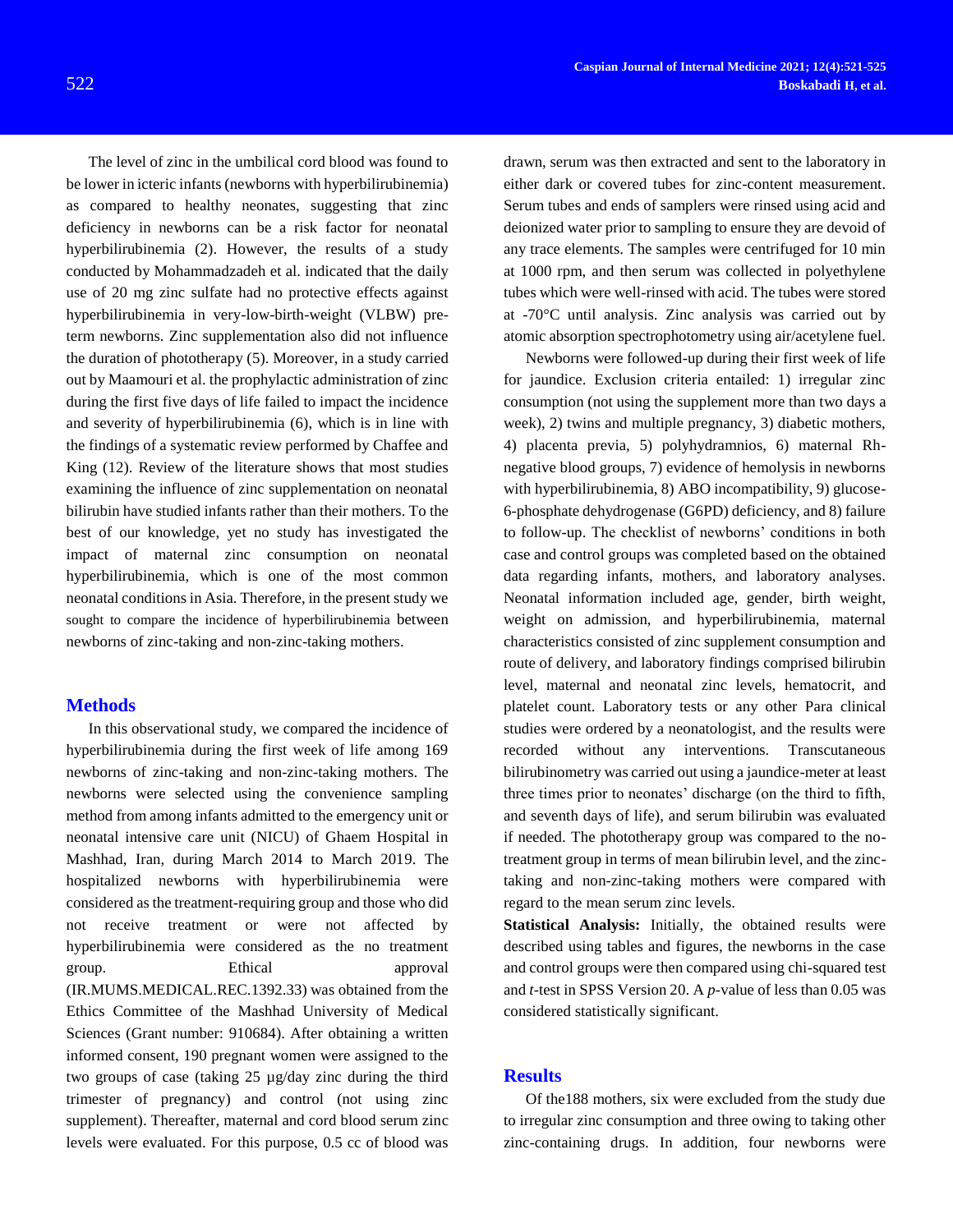hospitalized for reasons other than hyperbilirubinemia, and six mothers did not complete their newborns' follow-up. In the control group, 34 (41.5%) newborns were males and 48 (58.5%) were females, whereas in the case group, 53 (61%) neonates were boys and 33 (39%) were girls.

The mean serum zinc levels of the mothers in the case and control groups were  $79.76 \pm 15.69$  mg/dl and  $70.93 \pm 15.67$ mg/dl, respectively (P=0.076), and serum bilirubin levels of their newborns were obtained as  $11.12\pm3.64$  mg/dl and 15.15 $\pm$ 2.03 mg/dl, respectively (p=0.019). Of the 169 newborns, 129 (76.3%) did not need treatment and 40 (23.7%) underwent phototherapy. Hyperbilirubinemia was detected in 100 (59.2%) newborns which necessitated treatment in 40 (23.7%) of them, 38 of whom were hospitalized and

underwent phototherapy and the other two received phototherapy at home. Hospitalization and phototherapy were not indicated for the remaining 60 newborns diagnosed with hyperbilirubinemia. The mean serum levels of bilirubin in newborns in the treatment-requiring and no treatment groups were  $18.21 \pm 3.31$  mg/dl and  $10.32 \pm 2.12$  mg/dl, respectively  $(P=0.000)$ . In addition, the mean serum zinc level of infants who received phototherapy was lower that of the no treatment group  $(P=0.000;$  table 1).

In this study, newborns of zinc-taking and non-zinc-taking mothers were significantly different in terms of the received treatment  $(P=0.009)$ . In other words, the rate of need for phototherapy was higher in newborns of non-zinc-taking mothers than in infants of the case group (table 2).

| <b>Groups</b>                          | No treatment          | <b>Treatment-requiring Significance level*</b> |       |  |  |  |
|----------------------------------------|-----------------------|------------------------------------------------|-------|--|--|--|
| <b>Variables</b>                       | infants $129(76.3\%)$ | infants $40(23.7%)$                            |       |  |  |  |
| Bilirubin (mg/dl)                      | $10.32 + 2.12$        | $18.21 \pm 3.31$                               | 0.000 |  |  |  |
| Zinc (maternal)                        | $76.23 \pm 15.93$     | $72.83 \pm 14.61$                              | 0.459 |  |  |  |
| Zinc (neonatal)                        | $68.53 \pm 20.85$     | $41.68 \pm 9.21$                               | 0.000 |  |  |  |
| *values are in mean standard deviation |                       |                                                |       |  |  |  |

\*values are in mean±standard deviation

|--|

| <b>Groups</b>    | <b>Control group</b> | <b>Intervention group (zinc-taking mothers)</b> | P-value      |
|------------------|----------------------|-------------------------------------------------|--------------|
| <b>Variables</b> | infants $83(49.4\%)$ | infants $86 (50.6\%)$                           | (Chi-square) |
| No treatment     | 53(63.9%)            | 76(88.4%)                                       | 0.009        |
| Phototherapy     | $30(36.1\%)$         | $10(11.6\%)$                                    |              |

## **Discussion**

In the present study, zinc consumption during the third trimester of pregnancy increased the serum level of zinc; however, this increase was not significant. A systematic review revealed that maternal consumption of zinc increases maternal serum level of zinc in the late pregnancy period (7). The short duration and low doses of zinc consumption by mothers are the probable reasons responsible for the insignificant increase in serum zinc level among the zinctaking mothers. Another reason might be the high rate of zinc transport to supply the zinc storage of the fetal liver.

In the present study, maternal zinc consumption increased the fetal serum level of zinc up to 1.6 times. Based on the results of a study, maternal and fetal serum zinc levels are positively correlated (8). The binding affinity of mother's blood to zinc decreases during pregnancy facilitating the active transport of zinc from the mother to the fetus, which elevates serum zinc level in the umbilical cord blood (9, 10). Therefore, the increased zinc level in newborns of zinc-taking mothers might be due to the effective placental transport of zinc. According to the results of the current study, maternal zinc consumption decreased both the severity of hyperbilirubinemia and the incidence of treatment-demanding idiopathic hyperbilirubinemia in newborns. The association of zinc level with neonatal hyperbilirubinemia is pertinent to the ability of zinc in reaching the intestine, where bilirubin is absorbed into the bloodstream leading to decreased enterohepatic cycle of bilirubin (11). Zinc sulfate reduces bilirubin absorption and its enterohepatic cycle by bonding to unconjugated bilirubin (12). Based on the results of the present study, bilirubin levels were lower in newborns whose mothers consumed zinc supplements during pregnancy. The results of a study suggested that serum zinc levels in newborns with hyperbilirubinemia were lower as compared to healthy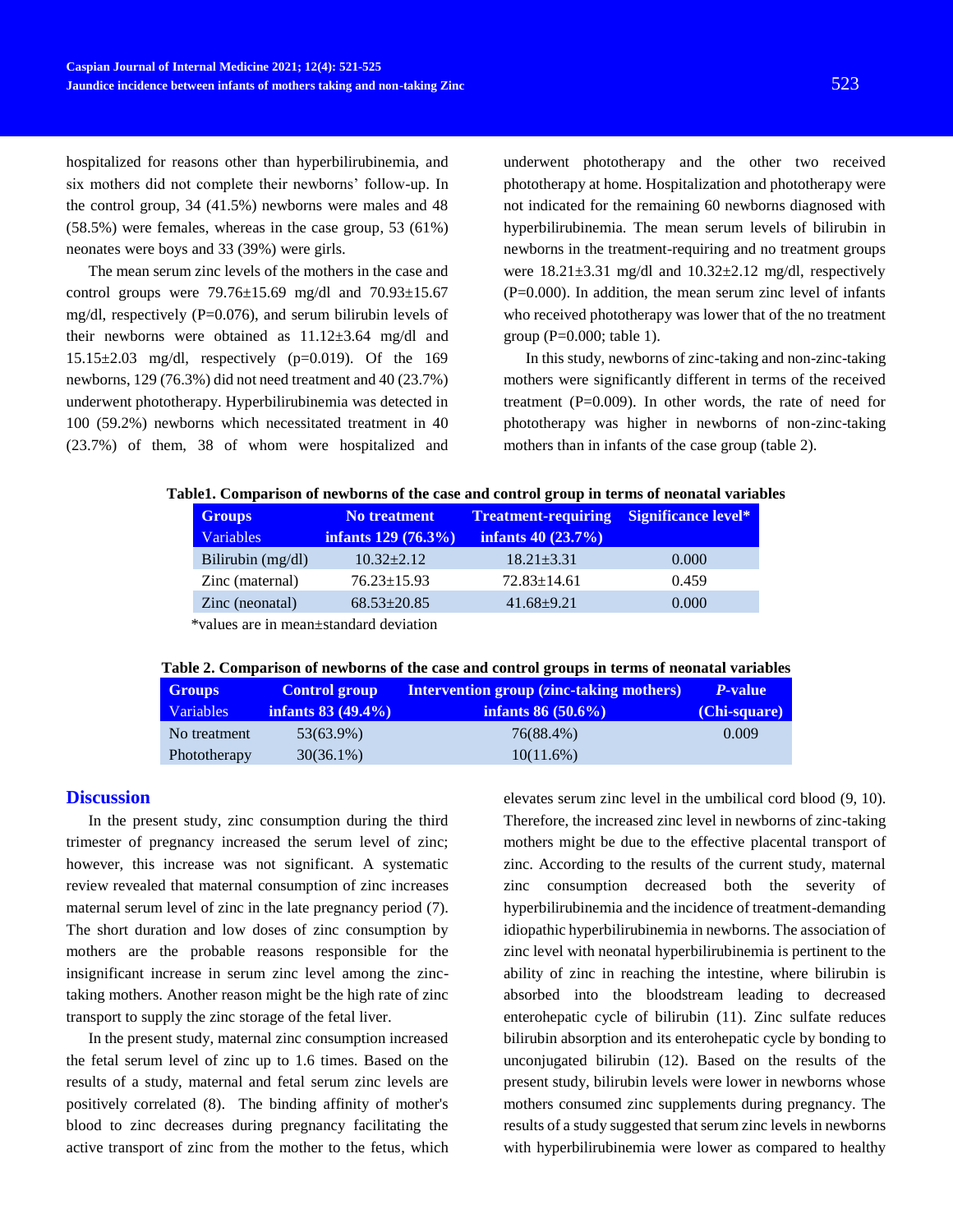newborns (2). A study conducted in Turkey demonstrated significantly lower serum zinc levels in newborns with hyperbilirubinemia and their mothers as compared to control group newborns and mothers (13).

It is estimated that about 50% of the women of the reproductive age suffer from zinc deficiency. Low maternal serum zinc level is associated with reduced zinc transport to the fetus and developmental malformations (14). The findings of a study carried out by Vitek et al. revealed that obtaining oral zinc salts reduced bilirubin levels in icteric mice through enterohepatic cycle suppression; therefore, it can be recommended for the management of severe unconjugated hyperbilirubinemia (15). Zinc salts and other elements, such as strontium, prevent hyperbilirubinemia by inhibiting heme oxygenase (16). Zinc is the inhibitor for heme oxygenase enzyme both *in-vitro* and *in-vivo*. Bilirubin and carbonmonoxide levels decline 1-6 hours after the administration of 4 µg/kg of zinc (17). According to a study performed by Mafinejad et al., oral administration of 10 mg/day zinc sulfate to pre-term neonates weighing less than 1800 g reduced serum bilirubin level and the need for phototherapy (18).

The results of a study conducted by Hashemian et al. signified that 10 mg/day oral consumption of zinc sulfate led to the reduction of serum bilirubin level and the duration of phototherapy. Therefore, it is proposed to use zinc sulfate along with phototherapy as a safe medication and a nutritional trace element effective in non-hemolytic neonatal hyperbilirubinemia (19). In a study performed by Kumar et al., daily consumption of 10 mg of zinc sulfate failed to affect neonatal idiopathic hyperbilirubinemia (20). The role of zinc in the prevention of neonatal hyperbilirubinemia is not supported according to the results of a systematic review. There only exists one study indicating the role of zinc in the reduction of mean serum bilirubin level and the need for phototherapy, and the rest of studies did not report any positive effects for zinc. These studies did not confirm the effects of zinc on the duration and incidence of hyperbilirubinemia, the age of phototherapy onset, or any other unfavorable serious conditions (21). Therefore, former studies suggest that despite zinc deficiency in icteric newborns, zinc consumption has failed to reduce the severity and incidence of hyperbilirubinemia. The insufficient duration by infant might be one of the probable reasons for not responding to zinc consumption.

In the current study, bilirubin level in newborns of mothers who consumed zinc during the last trimester of their

pregnancy was half of those in the control group. In other studies, serum zinc levels were significantly lower in newborns suffering from hyperbilirubinemia as compared to healthy newborns (2, 22). During the third trimester of pregnancy, fetal zinc level increases and mostly accumulates in the liver. Zinc supplement consumption by the mother during pregnancy might be helpful and leads to fetal growth and immune system maturation (23). In a study conducted by Tabrizi et al. (2014), umbilical cord levels of zinc and iron were greater during the third trimester in comparison with the maternal serum levels of zinc and iron. Moreover, maternal serum zinc level declines during pregnancy (24). This reduction can be attributed to the uneven increase in plasma volume in the mother, maternal-fetal transport of zinc, and the increased amount of iron and copper in the nutrition which compete with zinc on absorption sites (25). Zinc is a heme oxygenase inhibitor and prevents hyperbilirubinemia; therefore, the administration of 4 µg/kg of zinc to adult rats led to a decrease in carbon-monoxide and a significant decline in serum bilirubin level within 1-6 hours following treatment (17). In this study, it was not possible to perform laboratory testing for all physiological jaundice cases, which was the main limitation of the present study.

The leading cause of neonatal hospitalization during the first month of life is neonatal hyperbilirubinemia. Maternal zinc supplementation increases maternal and fetal serum zinc levels and reduces the incidence and severity of treatmentdemanding idiopathic hyperbilirubinemia. Thus, daily consumption of 25 µg of zinc is recommended to pregnant women with fetuses at high risk for neonatal hyperbilirubinemia. However, further studies are required since maternal serum levels of zinc did not show a significant difference with and without taking zinc salts probably due to the short duration of zinc consumption.

#### **Acknowledgments**

Present study is the result of Mashhad University of Medical Sciences approved project. Hereby, Deputy Research of the University, Research Director, other officials and everyone who helped us in this project, will be sincerely appreciated.

**Funding:** All phases of this study were supported and funded by the Research Center of Mashhad University of Medical Sciences with the grant number: 910684.

**Conflicts of interest:** None declared.